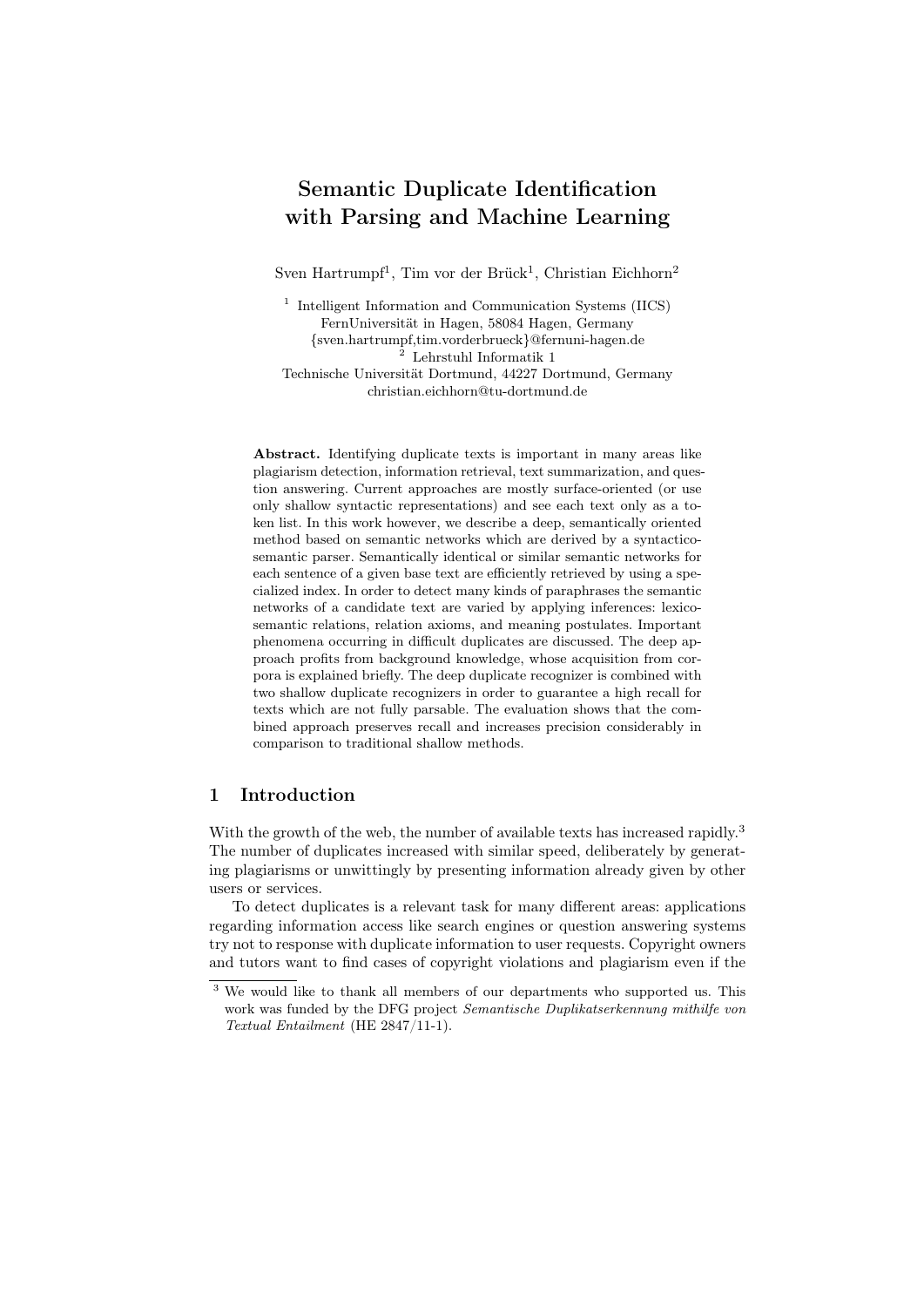violator used techniques to obfuscate the source. Other uses could include backup tools trying to eschew redundant files or computer administrators searching for redundant files which can be deleted in order to save disk space.

In prior work, duplicate detection employs shallow methods, working on surface-oriented factors or features only, which are mainly derived from n-grams, rare words and spelling errors, with n-grams being used most frequently [1, Sect. 3.2]. Even if the capability of these approaches has increased, they are still capable of detecting only three quarters of the tested plagiarisms [2].

Using the semantics of words, sentences, paragraphs, or even whole texts, two texts which are semantic duplicates, i.e., expressing the same content without sharing many words or word sequences and hence without having similar values of shallow features, can be tackled. Since shallow checkers can easily be tricked by experienced users which employ advanced paraphrase techniques, a deep approach that compares full semantic representations<sup>4</sup> of two given texts is designed, implemented, and evaluated in the SemDupl (Semantic Duplicate) project in order to detect even obfuscated plagiarisms and semantic duplicates.

# 2 State of the Art

As stated, detecting duplicates is of high interest for holders of rights and tutors. Therefore, many tools exist to detect plagiarisms in given corpora or the web. Below are some of the best ranked systems according to the 2008 test of the University of Applied Sciences Berlin (FHTW) [4].

- Copyscape <sup>5</sup> , a plagiarism checker of Indigo Stream Technologies Ltd. Given a text it searches the Internet for possible plagiarism of this text using the document's words in the given order.
- **Plagiarism Detector**  $\delta$  by SkyLine, Inc. uses non-overlapping n-grams with a configurable spacing between them to find online-plagiarisms of a given text in various possible input formats.
- Urkund<sup>7</sup> by PrioInfo AB targets to check papers written by students for possible plagiarism and searches the Internet (with known paper mills), an own corpus of scientific publications and papers checked for plagiarism before.
- WCopyfind <sup>8</sup> is an n-gram based plagiarism checker of the University of Virginia, Charlottesville [5]. It targets student's papers, searching a corpus which has to be compiled by the user. Since it is open source software this tool was used as a comparison for our SemDupl system.

<sup>4</sup> The formalism is MultiNet, Multilayered Extended Semantic Networks, [3].

<sup>5</sup> http://www.copyscape.com/, first and third place (premium and free version)

 $6$  http://plagiarism-detector.com/, scored second place

 $^7$ http://www.urkund.de/, scored fourth place

 $^8$ http://plagiarism.phys.virginia.edu/Wsoftware.html, marked as "good"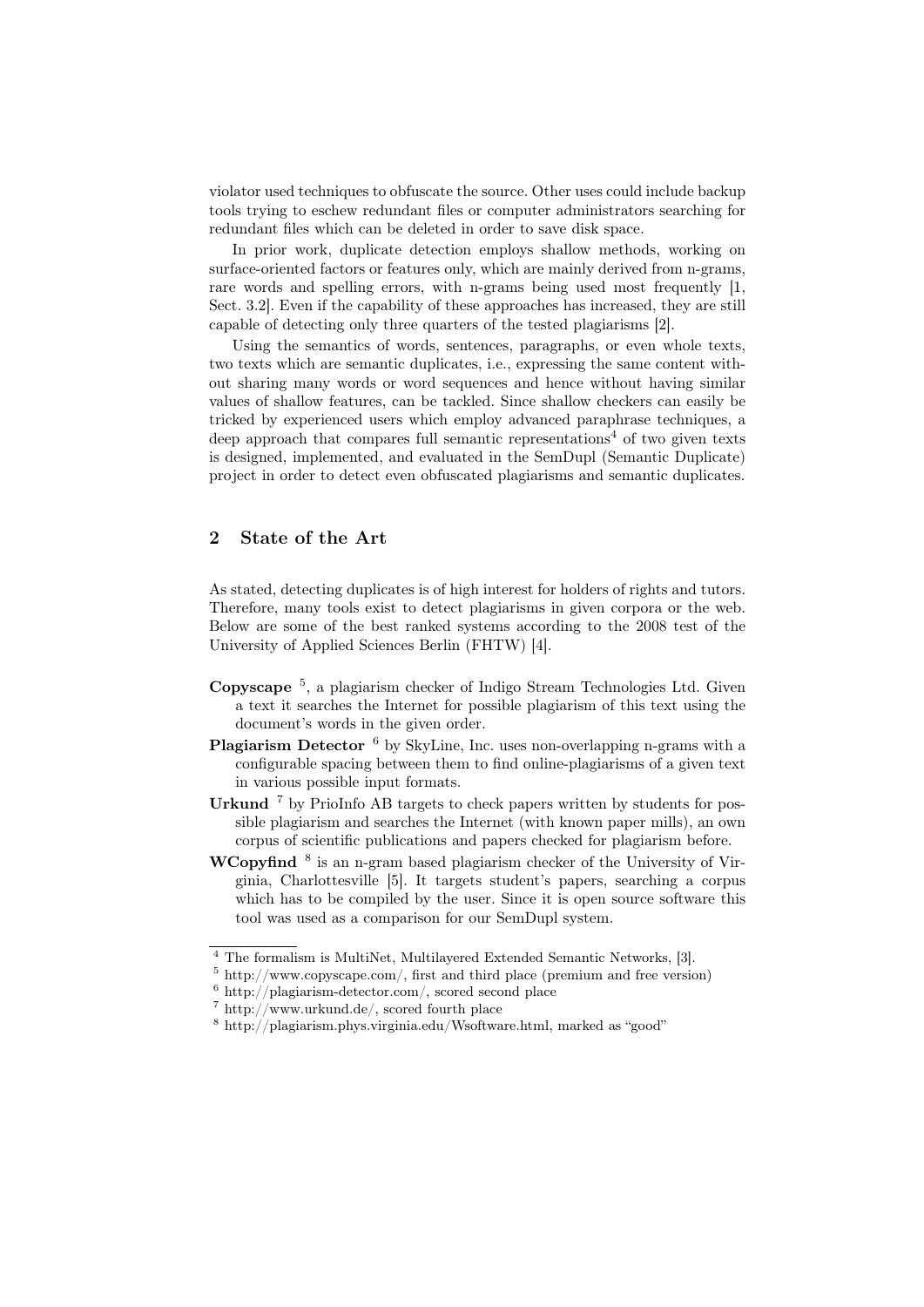# 3 The SemDupl Corpus

The corpus used in the learning process of the shallow duplicate checker CErkenner (see Sect. 4.1) and for evaluation purposes (see Sect. 8) contains 287,044 words in 13,622 sentences. It is composed of the following manually annotated subcorpora:

- RSS news (semdupl-rss) News feed articles of different German media consisting of 99 texts annotated with 113 duplicate pairs<sup>9</sup>.
- Prose (semdupl-prose) Short stories by Edgar Allen Poe translated to German by different translators (split in 136 parts of about 600 words each) with 68 duplicate pairs.
- Internet (semdupl-google) 100 texts collected from Google (the 10 top texts of the 10 fastest growing search terms in 2008), containing 42 duplicate pairs.
- Plagiarism (fhtw) Weber-Wulff's collection of plagiarisms (slightly extended), annotated as 77 texts with 39 duplicate pairs.

# 4 Shallow Approaches

SemDupl uses two shallow approaches as filters on large corpora and/or as a robust fall-back strategy (if deep parsing fails).

#### 4.1 CErkenner (CE)

To detect whether a text is the duplicate of another text, CE uses set of 39 features derived from the surface structure of the texts which include the following:

- Word sets The words of the compared texts represented as sets, with elements being the text's words as they are given, without stop words, in stemmed form or united with their synonyms.
- Typos Weber-Wulff [6] shows that a promising strategy in searching for plagiarism is to compare the spelling mistakes in different texts, since if a text is plagiarized, its typos are often copied, too.
- Length of words and sentences Weber-Wulff [6] states that plagiarized texts often share the same style of writing. Since a writers style includes the average length of words and sentences (per paragraph), these two values are used as features in the process.
- **N-grams** Word n-grams are sequences of  $n$  words from the texts. In CErkenner the different types of word n-grams used are simple n-grams, alliterations (n-grams where all words start with the same letter), phonetic alliterations (alliterations with the words sharing the same initial phoneme) and k-skipn-grams (n-grams where up to k words are left out ("skipped") between the elements of the n-grams [7]).

CE combines these features using machine-learning techniques and was trained using the SemDupl corpus (see Sect. 3).

 $9$  The reported numbers include only non-trivial duplicates, i.e., the pairs made of the same document and symmetric variations are excluded.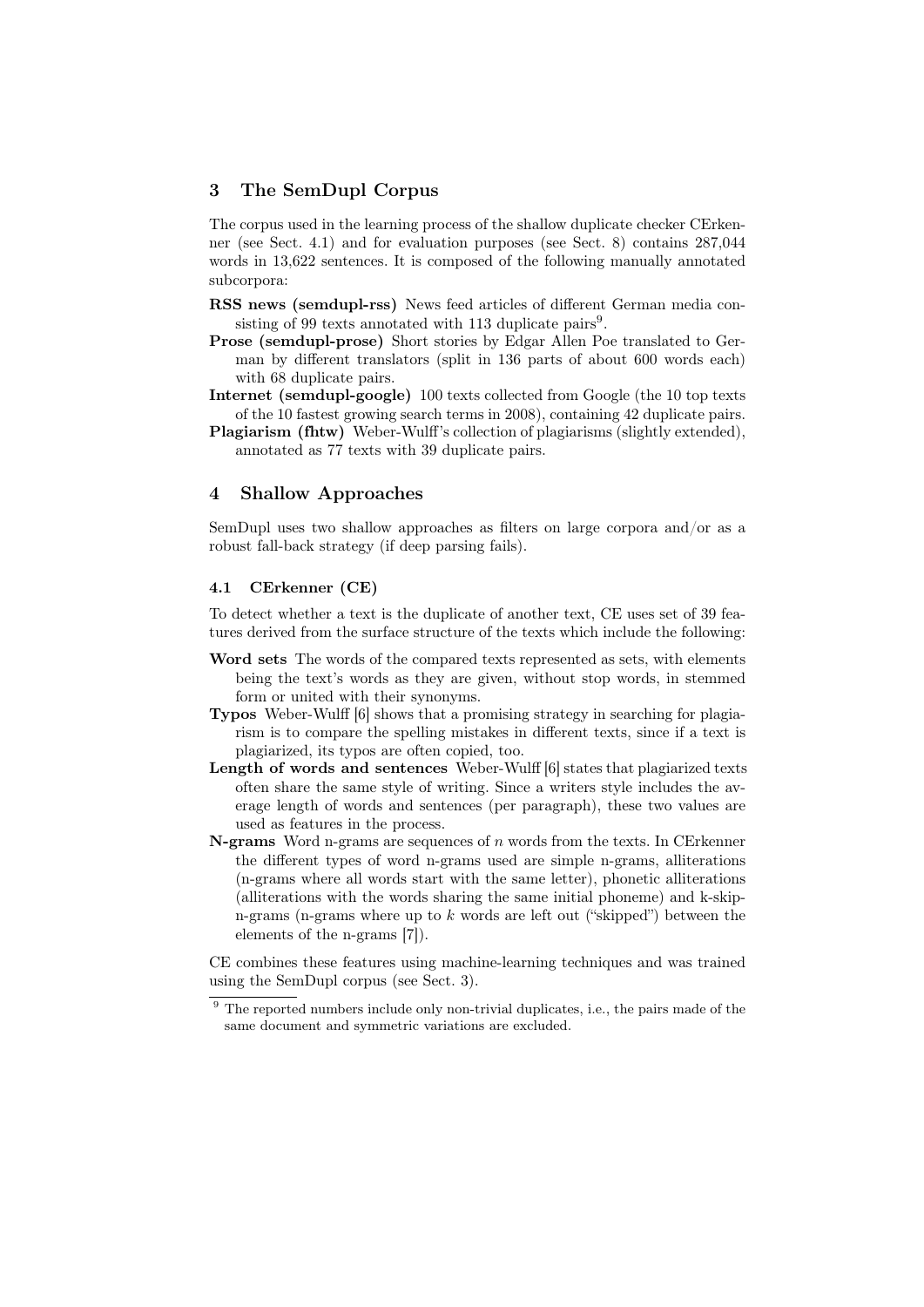#### 4.2 ShallowChecker (SC)

Tests indicated that the shallow approach of CE achieves good results regarding precision and accuracy, but due to its time complexity it is rather unsuited for large corpora. So another shallow approach was devised using only features which can be calculated efficiently.

In the preprocessing phase, the ShallowChecker (SC) searches the given texts for misspelled words and words with a frequency class above a given threshold and compiles all n-grams with lengths from 3 to 7. These values are used as indices whereas the text's id (e.g. filename) is used as value. This generates a database with a list of texts for each value (with a table for each feature).

In the detection phase all rows  $r$  containing a given text are searched inside the tables. For each other affected text found inside the rows the ratio between the total number of rows  $r$  and the number of rows in  $r$  containing the affected text is calculated for each table (and therefore feature). These scores are combined linearly and normalized, resulting in an combined score for each text pair. A text is regarded as a duplicate if the score is greater than a given threshold.

#### 4.3 Comparison of Shallow Approaches

CErkenner works on texts without any major preprocessing: it is ready to instantly check an arbitrary pair of texts without any preprocessing steps as an "out-of-the-box" duplicate detector. Its capability to learn the "definition" of duplicates on an annotated corpus leads to a detection which has a lower chance of failing because of bad user-set thresholds. Its downside is it has to inspect every possible text pair in order to detect all duplicates in a given corpus, resulting in quadratic time complexity, so it should be used on small corpora. ShallowChecker, on the other hand, uses preprocessing resulting in a lower time complexity while detecting, but only some of the possible features can be used as index values and the thresholds, which are defined by the user, may, if not set well, become a source of errors.

# 5 Linguistic Phenomena Relevant for Semantic Duplicates

#### 5.1 Types of Paraphrases for Semantic Duplicates

Many problems exist for standard surface oriented comparisons for duplicate detection; here are some examples:

- 1. different word forms due to inflection
- 2. different orthography (e.g. new and old orthography in German).
- 3. abbreviations/acronyms and expanded forms
- 4. different hyphenation of compounds
- 5. different word order (especially relevant in German)
- 6. discontinuous word forms (e.g. German verbs with separable prefix)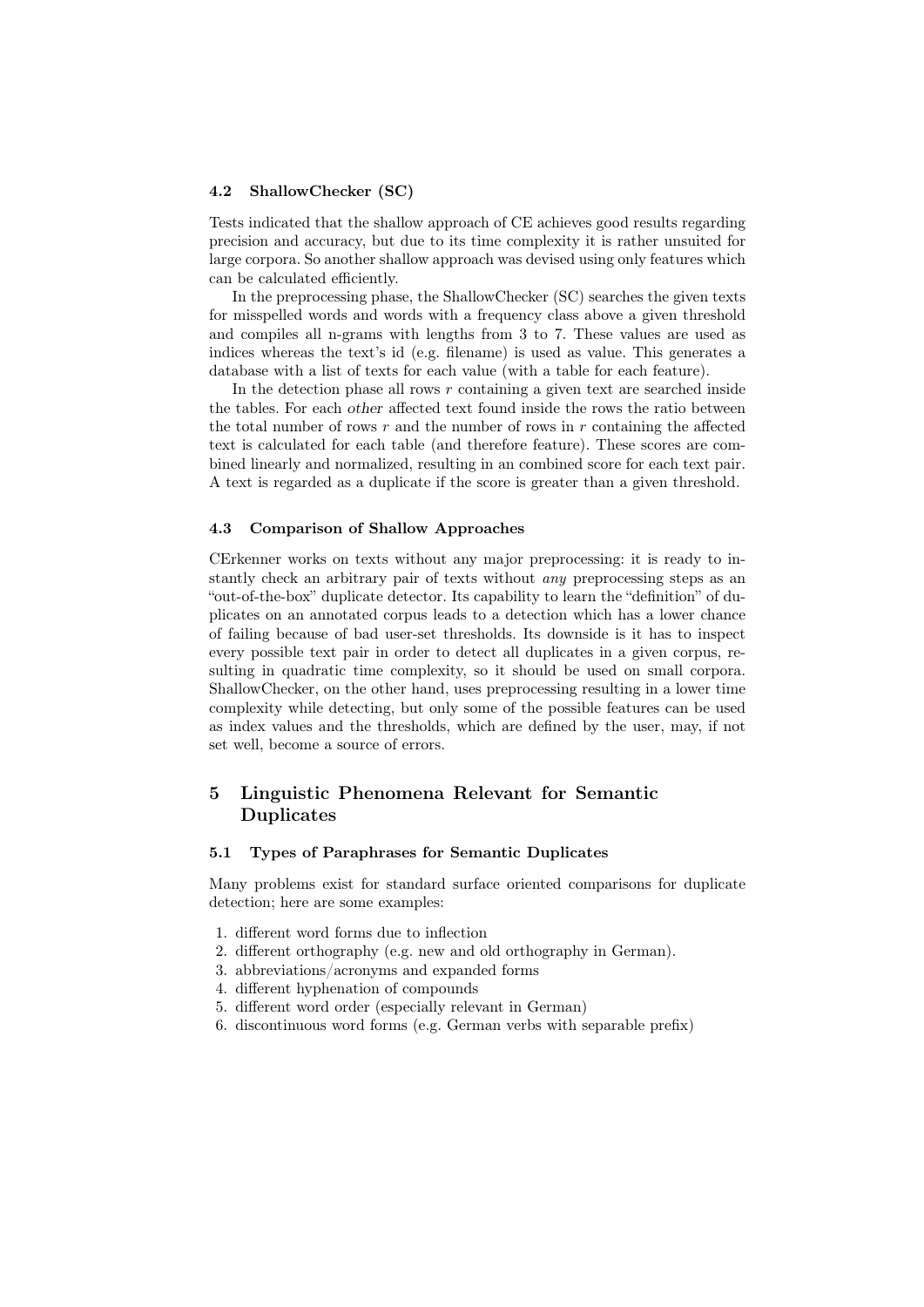- 7. different voices (active or passive in German)
- 8. nominalization of situations, e.g. discussion vs. to discuss; supported by around 3,000 verb-noun links in the lexicon (HaGenLex, [8])
- 9. information distribution across sentences
- 10. synonyms: partially solved by HaGenLex plus GermaNet (relation syno)
- 11. hyponyms: e.g. dentist vs. physician solved by lexico-semantic relations.
- 12. compounds vs. analytical expressions like complex NPs and clauses: e.g. finance gap vs. gap in financing (ca. 500,000 compound analyses available)
- 13. idioms: An idiom lexicon of 250 idioms based on verbs is employed.
- 14. support verb constructions (SVCs), e.g. to utter an objection vs. to object. In SemDupl, this achieved by around 500 MultiNet rules (derived from a SVC lexicon) that are applied during query expansion.
- 15. coreferences (different expressions referring to the same entity): solved by the coreference module.
- 16. entailments e.g. to buy vs. to sell; covered in part by entailments from Ha-GenLex and entailments derived from knowledge bases like GermaNet and manual translations of XWordNet (several thousand rules).

Most of the above paraphrase problems are tackled by the WOCADI parser (see Sect. 7) and its modules; limitations have been mentioned above.

A nice example from our semdupl-prose subcorpus shows that these phenomena combine quite often: . . . sagte Dupin, während er seinem Besuch eine Pfeife reichte und einen bequemen Sessel hinschob./ Dupin . . . said, while he passed his visitor a pipe and moved a comfortable chair to him vs. . . . antwortete Dupin, während er den Gast mit einer Pfeife versorgte und einen bequemen Sessel heranschob. Dupin  $\ldots$  replied, while he provided his guest with a pipe and moved a comfortable chair up to him vs. The two sentences can only be reliably linked as nearly synonymous if four links can be constructed:

- 1. hinschieben and heranschieben can be linked as cohyponyms;
- 2. reichen/to pass can be related to versorgen/to provide via verb entailment represented at versorgen and a troponym for reichen;
- 3. antworten/to reply as a troponym of sagen/to say; and
- 4.  $Gast/guest$  and  $Besuch/visit(or)$  as synonyms.

### 5.2 Restrictive Contexts and Other Precision Problems for Semantic Duplicates

Precision is less of a problem for a deep approach; nevertheless some phenomena must be controlled to preserve precision even in a deep approach:

- 1. incorrect phrases: solved by parsing sentences
- 2. incorrectly selected reading (wrong reading of ambiguous word or constituent)
- 3. negation; constituent negation (compatibility test for the FACT layer feature in MultiNet suffices); sentence negation, similarly.
- 4. other modalities. Incompatible modalities are tested in the semantic networks. Similarly, hypothetical situations must be excluded from matching real situations. Other examples of modality come from epistemic modals like glauben/to believe.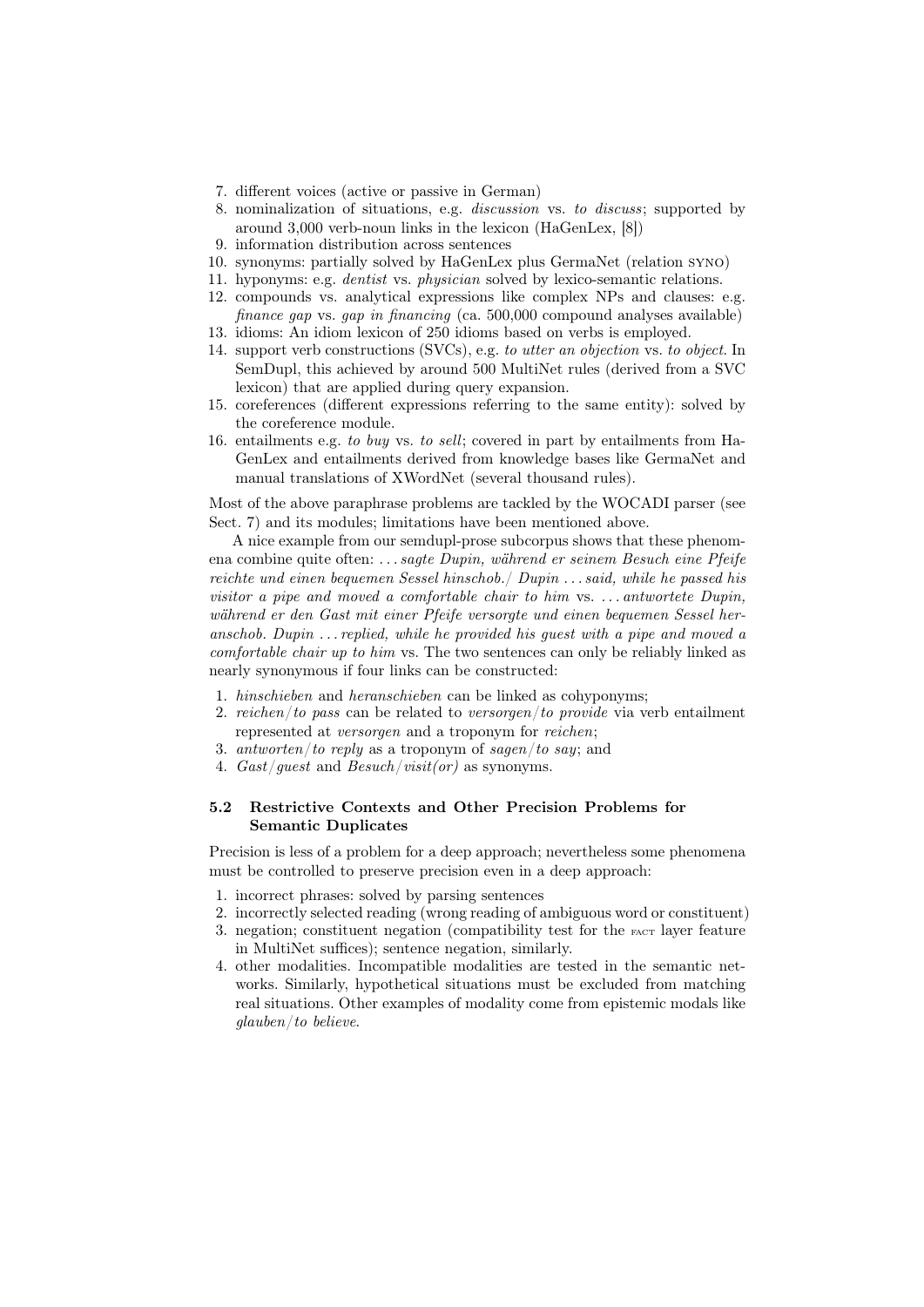

Fig. 1. Deep pattern for hypernymy extraction (premise as a semantic network).

### 6 Knowledge Acquisition for Deep Duplicate Detectors

The deep duplicate detector can only be as good as the underlying knowledge bases. Therefore, the SemDupl project tries to (1) consolidate our existing knowledge sources, (2) automatically (or semi-automatically) derive new knowledge bases, and (3) validate these new knowledges bases.

#### 6.1 Hypernym Acquisition

A type of near-duplicates that is both quite easy to create and to detect is a pair of sentences being almost identical except that certain words (or concepts on a semantic level) of the original sentence are replaced by hypernyms. This is a method often used while trying to obfuscate plagiarism. For example, His father buys a new laptop. implies His father buys a new computer. In the second sentence, *laptop* is replaced by one of its hypernyms, *computer*. Thus, a large collection of hypernyms is quite vital for near-duplicate recognition.

Since Wikipedia is often used as source for plagiarisms or duplicates, hypernyms and holonyms are extracted from Wikipedia using a pattern-based approach, differentiating between shallow and deep patterns.

Both types of patterns consist of a conclusion part of the form  $(a \text{ SUB } b)$ which specifies that, if the premise holds, a hypernymy relationship between the concepts which are assigned to the variables  $a$  and  $b$  holds. The assignments for both variables are determined by matching the premise part to a linguistic structure which is created by analyzing the associated sentence.

The premise of a shallow pattern is given just by a regular expression which is tried to be matched with the token list of a sentence. In contrast, the premise of a deep pattern is given as a semantic network graph. This graph is tried to be matched to the semantic network of a sentence by a graph pattern matcher (or an automated theorem prover if axioms are to be employed). An example pattern is given in Equation 1 and Fig. 1.

$$
(a \text{ SUB } b) \leftarrow follows(c, d) \land (d \text{ PRED } b) \land (d \text{ PROPO}ther.1.1) \land (c \text{ SUB } a)
$$
 (1)

 $follows*_{\text{trws}}(c, d)$  denotes the fact that c precedes d in the argument list of the function \*itms. This pattern can be employed to extract the hypernymy relation  $(cello.1.1$  SUB instrument.1.1) from the sentence: The old man owns a cello and other instruments. Note that we consider instance of relations as a special kind of hypernymy as well and such relations were also extracted by our algorithm.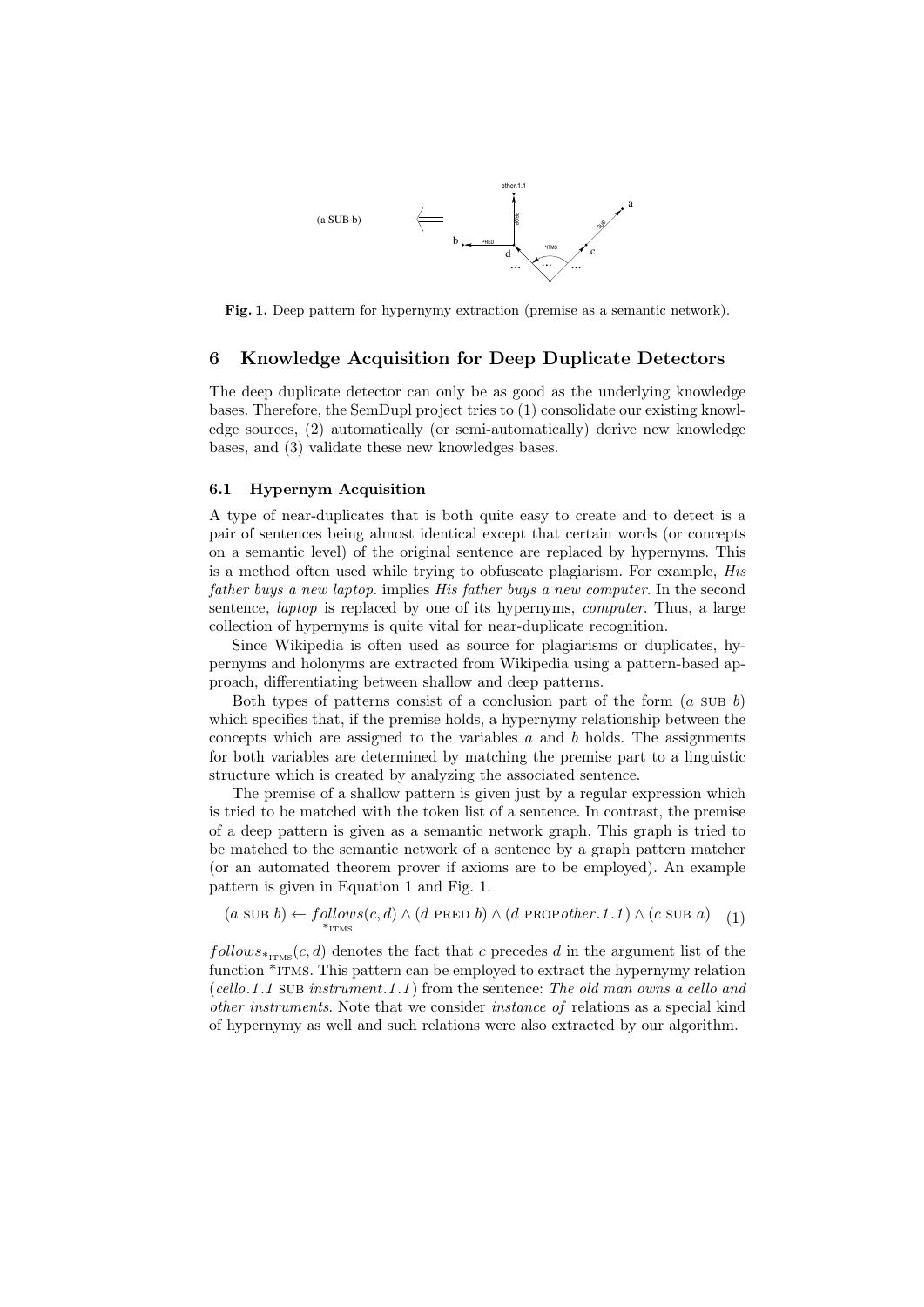#### 6.2 Deep vs. Shallow Patterns

On the one hand, a shallow pattern has the advantage that it is also applicable if the parse fails. It only relies on the fact that the tokenization is successful. On the other hand, deep patterns are still applicable if there are additional constituents between hyponym and hypernym, where shallow patterns often fail.

Another advantage of deep patterns is illustrated by the following sentence: In any case, not all incidents from the Bermuda Triangle or from other world areas are fully explained. From this sentence, a hypernymy pair cannot be extracted by the Hearst pattern X and other Y [9]. The application of this pattern fails due to the word *aus/from* which cannot be matched. To extract this relation by means of shallow patterns an additional pattern would have to be introduced. This could also be the case if syntactic patterns were used instead since the coordination of Bermuda Triangle and world areas is not represented in the syntactic constituency tree but only on a semantic level<sup>10</sup>. Thus, the same deep pattern can be used for the hypernymy extraction in this sentence as for the following phrase: the Bermuda Triangle or other world areas.

Furthermore, different syntactic or surface representations are frequently mapped to the same semantic network, e.g.:

- 1. He owns a cello, a violin and other instruments.
- 2. He owns a violin, a cello as well as other instruments.

Thus, the hyponymy relationships that cellos and violins are instruments can be extracted by the application of the same deep pattern. However, to extract the same information by the application of shallow patterns two different patterns have to be defined. Finally, the deep approach allows the usage of logical axioms, which can make, by using inferences, the patterns more generally applicable.

# 7 Deep Duplicate Detector (DC)

To handle linguistic phenomena adequately, i.e., identify paraphrase phenomena discussed in Sect. 5.1 and to not get disturbed by non-paraphrase phenomena discussed in Sect. 5.2, a deep semantic approach to duplicate detection has been developed. It integrates existing tools for producing semantic representations for texts: the WOCADI parser and the CORUDIS coreference resolver [10]. In an indexing phase, all texts in the base corpus are transformed into semantic representations by WOCADI and CORUDIS.

In the detection step, the duplicate candidate (text) is analyzed in the same way as the texts of the base corpus. For each sentence in the candidate, a semantic search query is sent to a retrieval system that contains all the semantic representations for the base corpus. Matches are collected and after all sentences of the candidate have been investigated, scores are calculated from the results for the text sentences. The average overlap score over all candidate sentences is a good score. The individual overlap score is calculated by the retrieval system,

 $^{10}$  Note that some dependency parsers normalize some syntactic variations too.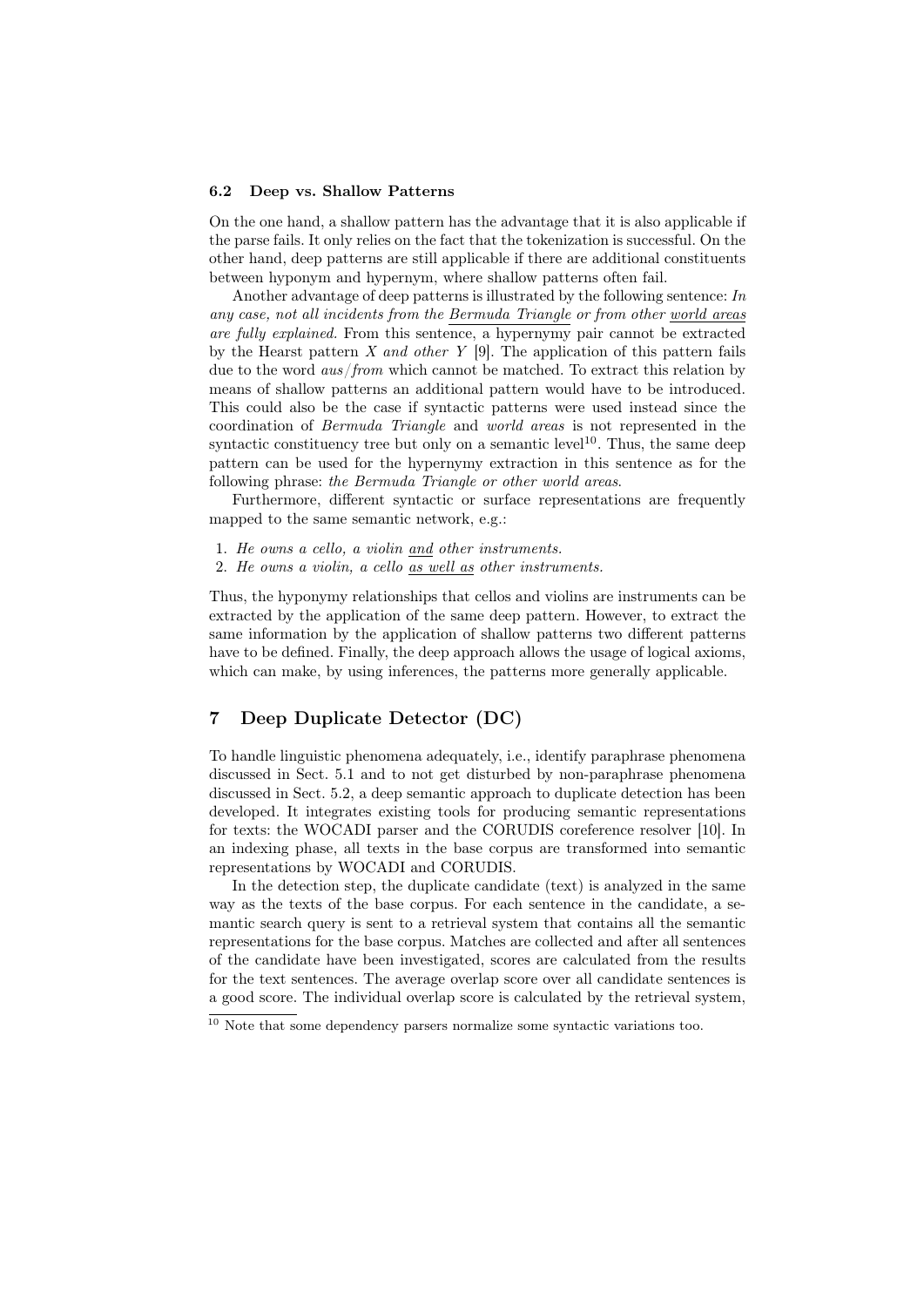|    | SС |       |     | СE                  | $SC+CE$    |       |  |
|----|----|-------|-----|---------------------|------------|-------|--|
|    | D  | ND    | Ð   | ND                  | D          | ND    |  |
| D  | 97 | 157   | 200 | 54                  | 201        | 53    |  |
| ΝD | 16 | 21637 | 14  | 21639               | 13         | 21640 |  |
|    |    |       |     |                     |            |       |  |
|    | DС |       |     | $_{\mathrm{DC+SC}}$ | $DC+SC+CE$ |       |  |
|    | D  | ND    | D   | ND                  | D          | ND.   |  |
| D  | 42 | 212   | 106 | 148                 | 202        | 52    |  |
| ND | 5  | 21648 | 16  | 21637               | 11         | 21642 |  |

Table 1. Confusion matrices for shallow and deep approaches. D=Duplicate, ND=No Duplicate.

Table 2. F-measure, precision, recall, and accuracy.

|           | Shallow approaches |  |             |                                 |       | Deep approaches |                                           |  |
|-----------|--------------------|--|-------------|---------------------------------|-------|-----------------|-------------------------------------------|--|
| Measure   |                    |  |             |                                 |       |                 | WCopyFind SC $CE$ SC+CE DC DC+SC DC+SC+CE |  |
| F-measure | 0.259              |  |             | $0.529$ $0.855$ $0.859$ $0.279$ |       | 0.564           | 0.865                                     |  |
| Precision | 0.830              |  |             | 0.858 0.935 0.939               | 0.894 | 0.869           | 0.948                                     |  |
| Recall    | 0.154              |  | 0.382 0.787 | 0.791 0.165                     |       | 0.417           | 0.795                                     |  |
| Accuracy  | 0.990              |  | 0.992 0.997 | 0.997                           | 0.990 | 0.993           | 0.997                                     |  |

based on distances of related concepts and the distance between the left-hand side and right-hand side of inference rules. The average detection time (for parsing of the candidate text and querying the SemDupl corpus) was around 30 seconds on a PC with one CPU core.

# 8 Evaluation

The three individual detectors as well as the combined system have been evaluated on the SemDupl corpus (see Sect. 3), which is annotated for duplicates. For each text pair and each approach, a set of features values is generated where high values indicate the texts being duplicates. These values are combined by the support vector machine classifier WLSVM [11], which is based on libsvm [12]. For training this classifier, the text pairs of our corpus were used (in tenfold cross-validation). The confusion matrices calculated for shallow and deep approaches are shown in Table 1.

# 9 Interpretation and Conclusion

In order to compare the results of the combined system with plagiarism detection software WCopyFind was evaluated on our text corpus, too. Table 2 shows the results of our approaches. Precision is the relative frequency that a